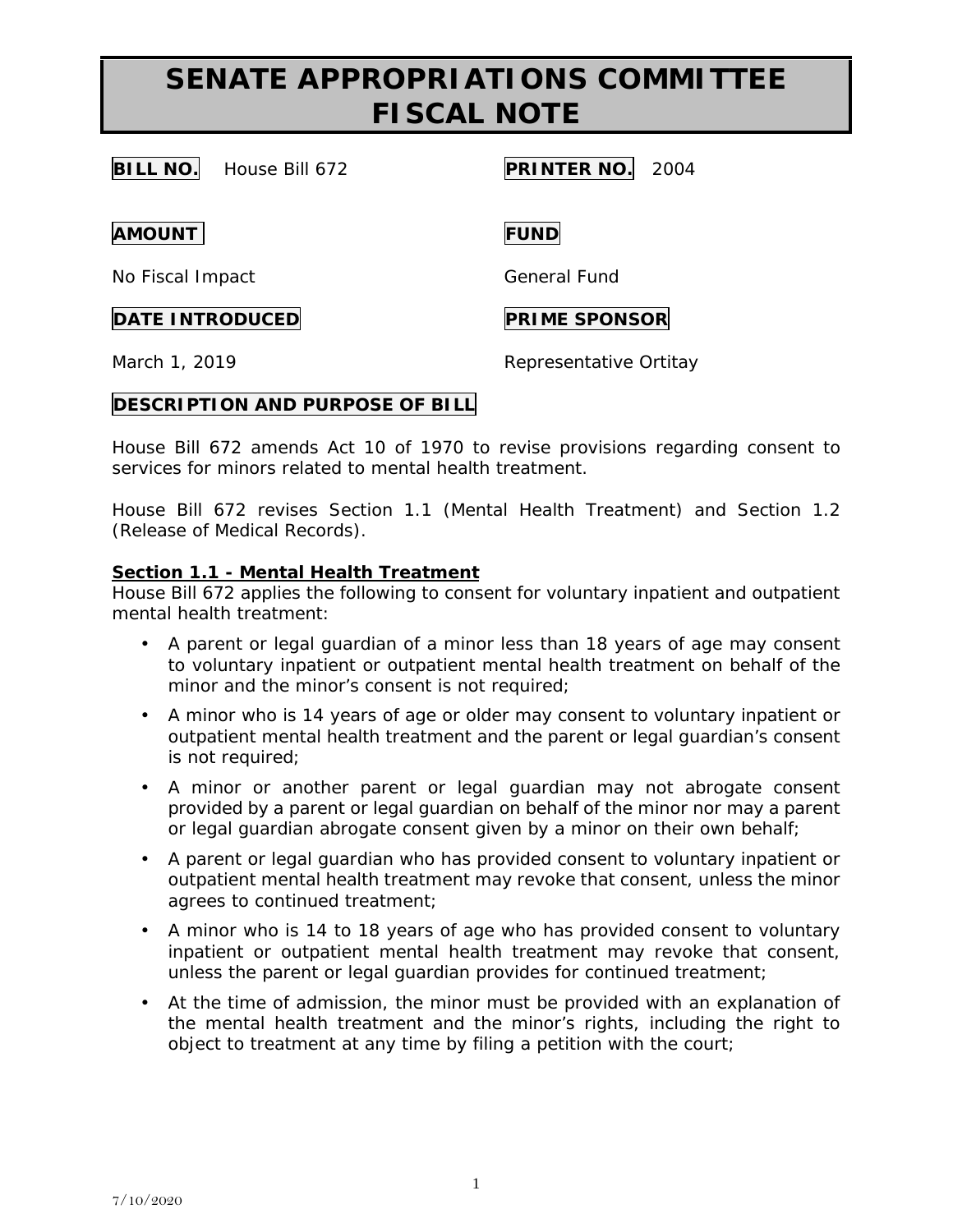# **SENATE APPROPRIATIONS COMMITTEE FISCAL NOTE**

- When a petition is filed on behalf of a minor who objects to continued inpatient treatment, the court shall promptly appoint an attorney for the minor and schedule a hearing within 72 hours of the petition filing to determine if the treatment is in the minor's best interest. To continue inpatient treatment against the minor's wishes, the court must find all of the following:
	- o The minor has a diagnosed mental disorder; the disorder is treatable; the disorder can be treated in the particular facility where treatment is taking place; and the proposed inpatient treatment setting represents the least restrictive alternative that is medically appropriate.
- A minor ordered to remain in treatment by the court must remain and receive inpatient treatment at the treatment setting designated by the court for a period of up to 20 days, unless the attending physician determines treatment is no longer needed or the parent or legal guardian revokes consent:
	- o If the attending physician determines continued treatment is needed at the end of the time period of the order and the minor does not consent, the court shall conduct a review hearing to determine whether to release the minor or make a subsequent order for treatment not to exceed 60 days subject to discharge of the minor whenever the attending physician determines treatment is no longer needed or the parent or legal guardian revokes consent.
- The procedure for a 60-day period of treatment is repeated until the court determines to release the minor, the attending physician determines treatment is no longer needed or the parent or legal guardian revokes consent; and
- A nonconsenting parent who has legal custody rights of a minor child may object to consent given by the other parent to inpatient treatment by filing a petition in the Court of Common Pleas in the county where the minor resides, and a hearing must be held within 72 hours.

#### **Section 1.2 - Release of Medical Records**

The bill applies the following to the release of a minor's medical records and information when a parent or legal guardian has consented to voluntary inpatient or outpatient mental health treatment of a minor:

- The parent or legal guardian may consent to release of the minor's medical records and information, including records of prior mental health treatment for which the parent or legal guardian had provided consent, to the minor's current mental health treatment provider;
- If deemed pertinent by the minor's current mental health treatment provider, the release of information may also include a minor's mental health records and information from a prior mental health treatment for which the minor had provided consent to treatment; and
- The parent or legal guardian may consent to the release of the minor's mental health records and information to the primary care provider if, in the judgment of the minor's current mental health provider, the release would not be detrimental to the minor.